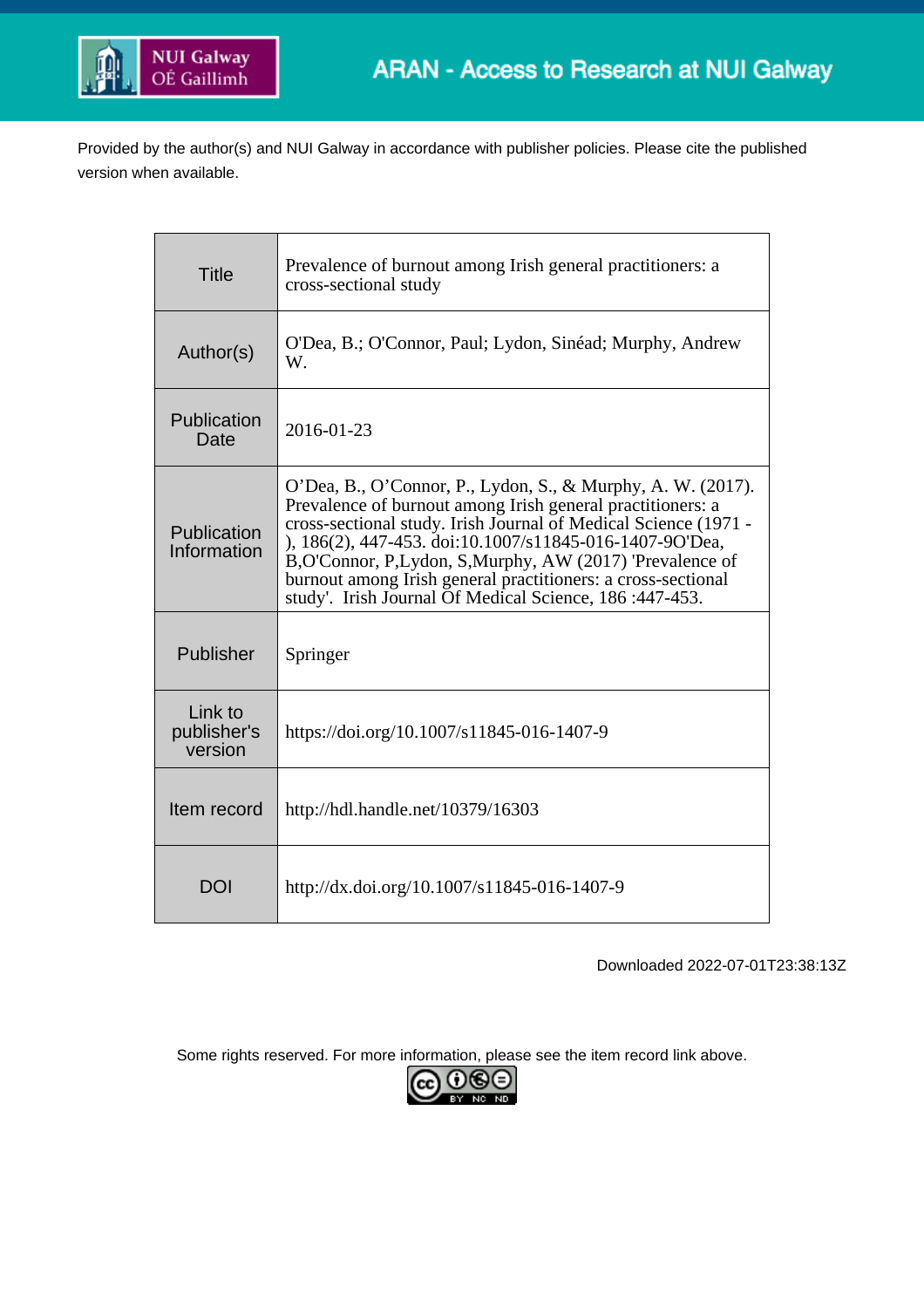#### PREVALENCE OF BURNOUT AMONG IRISH GENERAL

## PRACTITIONERS: A CROSS SECTIONAL STUDY

Cite as: O'Dea, B., O'Connor, P., Lydon, S., & Murphy, A. (2017). Prevalence of burnout among Irish General Practitioners: A cross sectional study. Irish Journal of Medical Science, 186, 447- 453.

#### Abstract

Background. Burnout constitutes a significant problem among physicians which impacts negatively upon both the doctor and their patients. Previous research has indicated that burnout is prevalent among primary care physicians in other European countries and North America. However, there is a paucity of research assessing burnout among Irish general practitioners and examining predictive factors.

Aims. To report the findings of a survey of burnout among Irish general practitioners, and assess variables related to burnout in this population.

Methods. An online, anonymous, questionnaire was distributed to general practitioners working in the Republic of Ireland.

Results. In total, 683 general practitioners (27.3% of practicing Irish general practitioners) completed the survey. Of these, 52.7% reported high levels of emotional exhaustion, 31.6% scored high on depersonalisation and 16.3% presented with low levels of personal accomplishment. In total, 6.6% presented with all three symptoms, fulfilling the criteria for burnout. Emotional exhaustion was higher among this sample than reported in European and UK studies of burnout in general practitioners. Personal accomplishment was however higher in this sample than in other studies. Multiple regression analyses revealed that younger age, non-principal status role, and male gender were related to increased risk of burnout symptoms.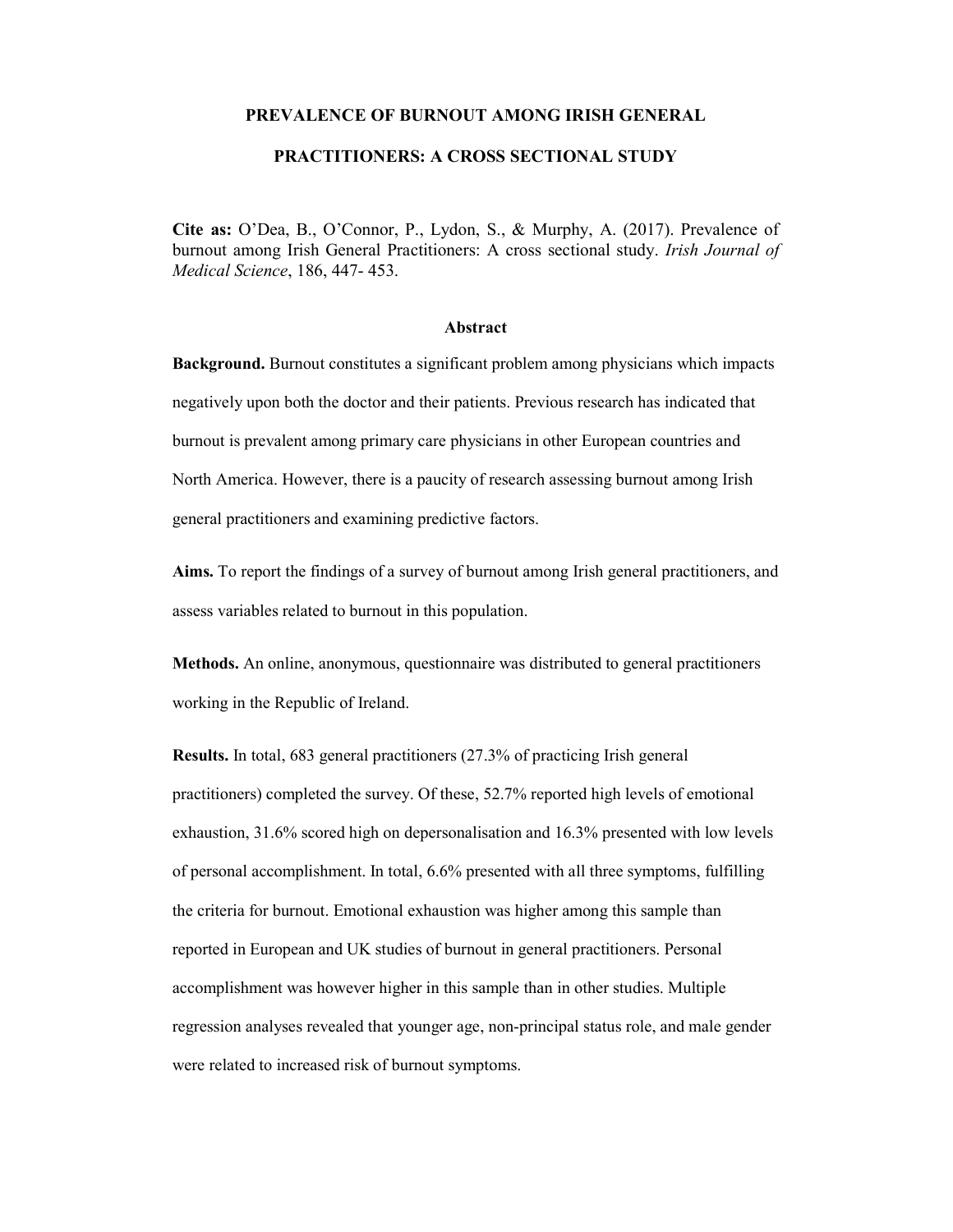Conclusions. The symptoms of burnout appear prevalent among Irish general practitioners. This is likely to have a detrimental impact both upon the individual general practitioners and the patients that they serve. Research investigating the factors contributing to burnout in this population, and evaluating interventions to improve general practitioner wellbeing, is therefore essential.

# INTRODUCTION

Burnout is a psychological syndrome resulting from chronic work-related stress that is characterised by high levels of emotional exhaustion, or chronic feelings of emotional and physical strain, high levels of depersonalisation, manifested as feelings of detachment from, and unempathetic attitudes towards, others such as patients, and low personal accomplishment, or poor feelings of self-efficacy [1]. Burnout has been shown to impact negatively on job performance (i.e., absenteeism, intention to change job, turnover, productivity and effectiveness), mental health, and physical health [1, 2].

Medical doctors appear particularly vulnerable to experiencing burnout. A US-based research study found that doctors were significantly more likely to experience symptoms of burnout and job dissatisfaction than any other professional group [3]. Studies of burnout prevalence among physicians have led researchers to estimate that, at any given time, one in three doctors is experiencing burnout [4]. However, levels of burnout have been shown to vary between medical specialties.

General practitioners have been found to have a higher incidence of burnout than doctors in other specialities such as cancer physicians, surgeons, paediatricians, pathologists and psychiatrists [3, 5]. A research study [6] examining the prevalence of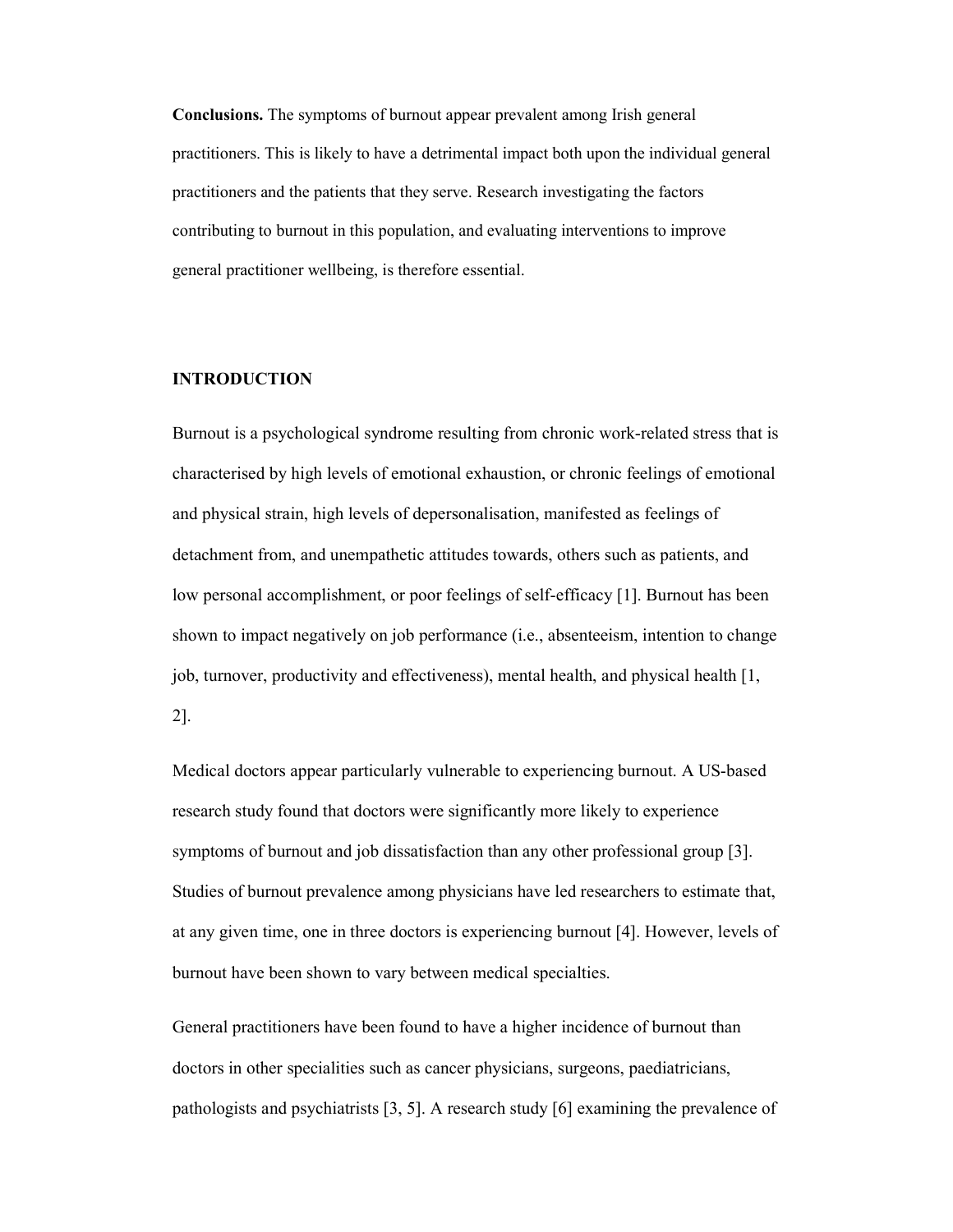burnout symptoms across 1,393 primary care physicians in 12 European countries found that 43% of respondents scored high on emotional exhaustion, 35% scored high on depersonalisation, and 32% scored low on personal accomplishment. Among general practitioners, identified predictors of burnout include factors such as older age [6, 7, 8], gender [6, 7], perceived poor opportunities for continuing medical education [5, 7], increased workload [5], and public type of employment [5].

High levels of burnout have negative implications for both doctors and their patients. For doctors, burnout has been linked to elevated rates of depression and suicide [9, 10]; reduced quality of life [10]; increased absenteeism and turnover [11]; and increased smoking, alcohol consumption and psychotropic medication usage [6]. Furthermore, burnout has been shown to negatively impact upon patient safety and quality of care. Burnout has been linked to a reduced quality of, or suboptimal, patient care [12, 13]; increased medical errors [10, 13]; poorer patient outcomes including longer recovery times and reduced patient satisfaction [14]; reduced empathy for patients [15]; poorer interactions with patients [16]; and unprofessional conduct [17].

Although burnout has been investigated extensively internationally, this research has tended to focus on hospital-based doctors. There is also a paucity of research assessing burnout among Irish physicians. The aims of the current study were:

- to identify the prevalence of burnout among a sample of Irish general practitioners;
- to identify whether there are differences in levels of burnout based upon specific predictor variables that have been shown to moderate levels of burnout in other studies (age, gender, seniority, and practice setting); and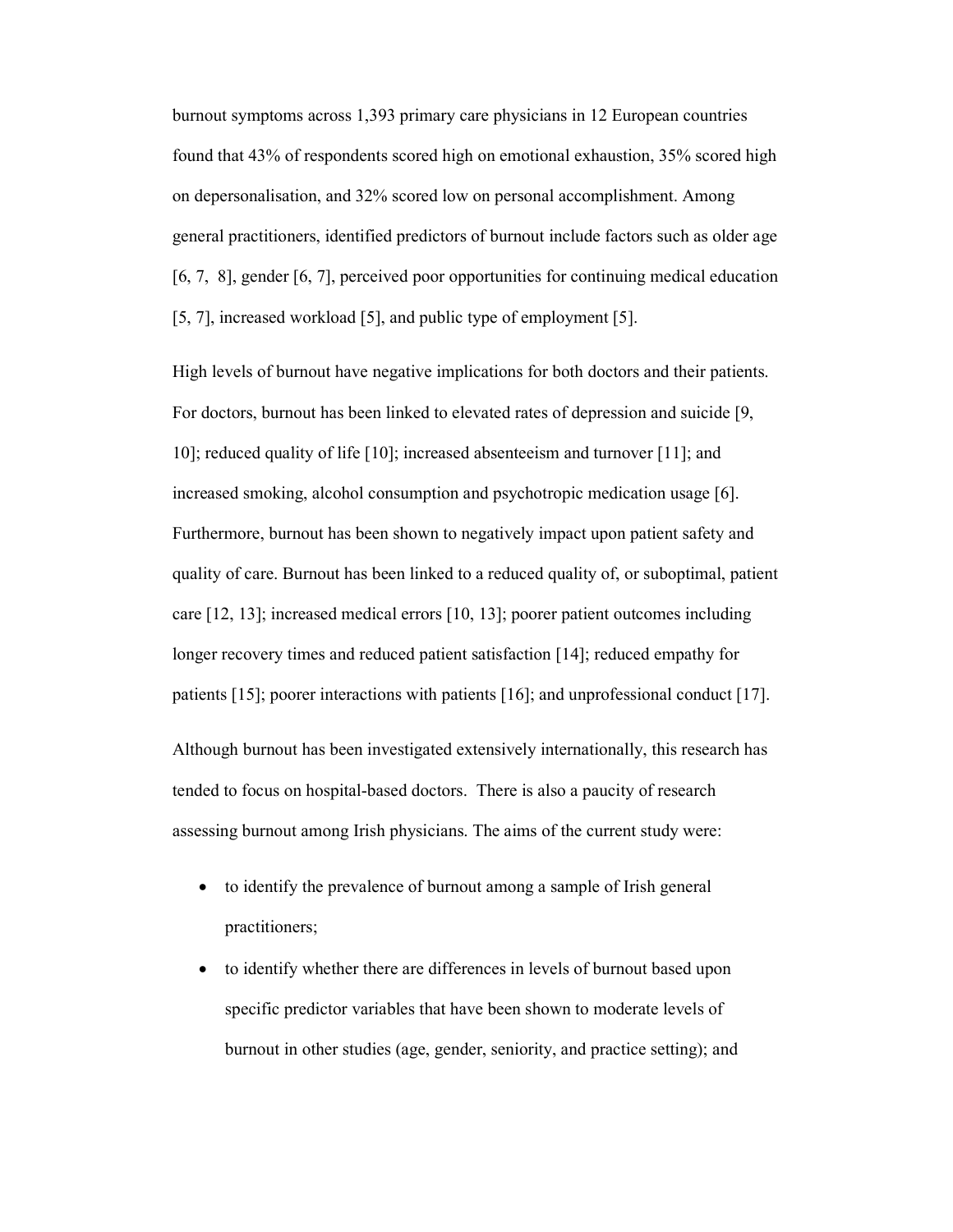to compare the levels of burnout observed among our sample of Irish general practitioners with levels of burnout found in general practitioner populations in the UK [18], mainland Europe [6], and North America [19].

## **METHOD**

#### Procedure

Ethical approval was received from the Research Ethics Committee of the Irish College of General Practitioners. Following this, an online, anonymous questionnaire was distributed to general practitioners through Gorillasurvey<sup>TM</sup>, a primary care survey provider with 1,145 registered Irish clinicians. Gorillasurvey<sup>TM</sup> requires individuals to have an Irish Medical Council registration number to take part in surveys, thereby preventing multiple or inappropriate responses. Participants were entered into a prize draw upon completion of the questionnaire.

# Instrument

The questionnaire consisted of the Maslach Burnout Inventory- Human Services Survey (MBI-HSS) [20] accompanied by items seeking demographic information (i.e., gender, age, practice type, seniority). The MBI-HSS is a 22-item measure of burnout intended for use with individuals working in human services that has been demonstrated to have acceptable psychometric properties [1]. The survey consists of three subscales: Emotional Exhaustion (nine items), Depersonalisation (eight items), and Personal Achievement (five items). Participants indicate the frequency with which they have certain feelings about their work using a seven point rating scale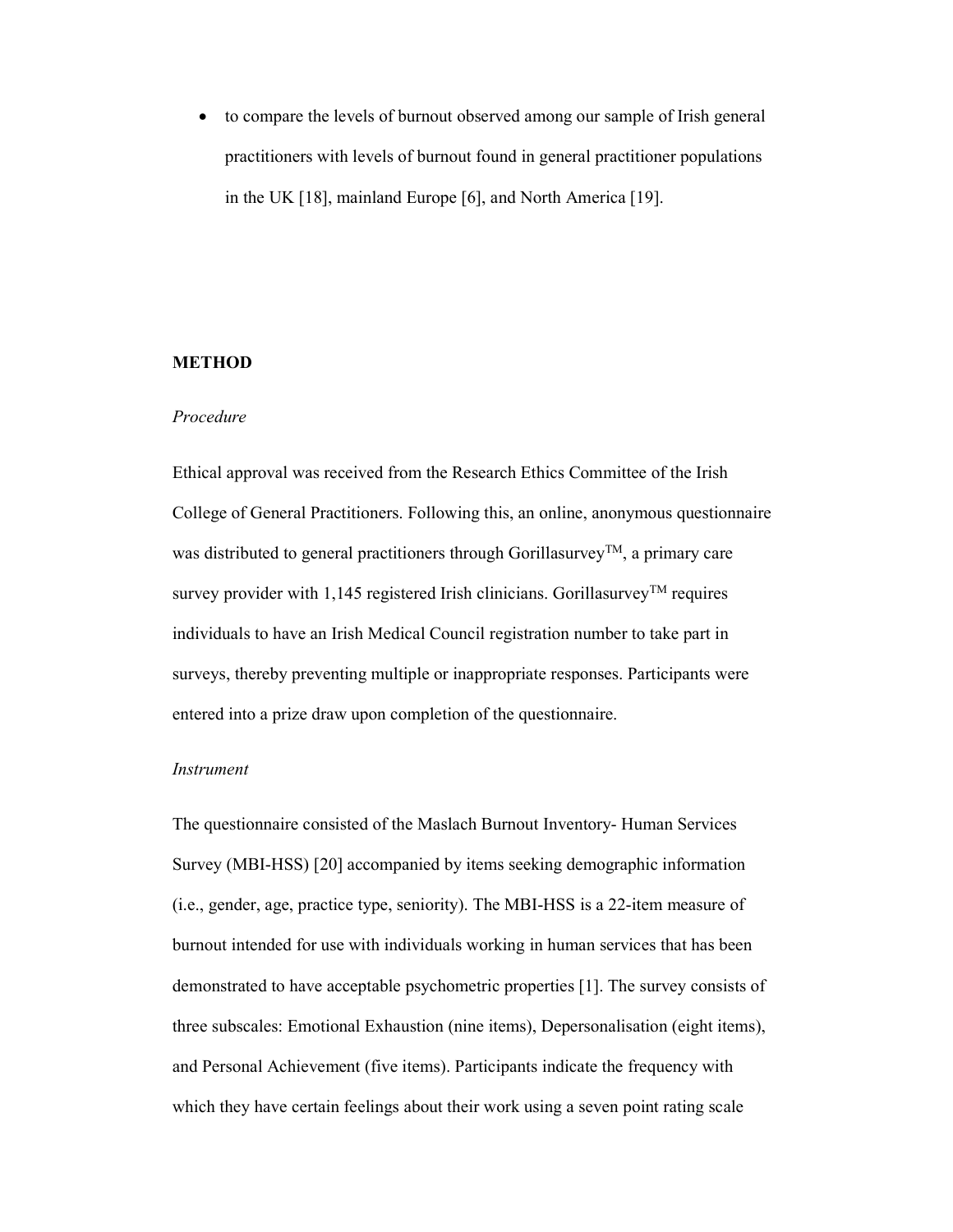which ranges from 0 (Never) to 6 (Every day). Norms and cut-off scores are available [20] for each of the subscales so that participants can be classified as scoring low, average, or high on each dimension. Burnout is considered to be present when an individual presents with high levels of emotional exhaustion and depersonalisation in combination with low levels of personal accomplishment [20].

## Data Analysis

Initially, subscale scores were calculated in order to determine means and standard deviations of scores on each subscale and to identify the number of participants scoring "high" on each of the subscales or meeting the criteria for burnout. Next, a series of three regressions were conducted to examine whether demographic variables were predictive of burnout symptoms among our sample. These multiple regressions were carried out with gender (male, female), practice (rural, mixed, urban), seniority/role (principal, assistant, general practitioner trainee, locum), and age (<40, 41-55, 56-70) as the dependent variables. Emotional exhaustion, depersonalisation and personal accomplishment were each used in turn as the criterion variable.

# RESULTS

#### Participants

A total of 683 general practitioners responded to the questionnaire (representing 60%) of the Gorillasurvey<sup>TM</sup> panel and 27.3% of practicing Irish general practitioners [21]). Of these respondents, 343 were male (50.2%) and 340 were female (49.8%). The majority of respondents were aged between 41 and 55 years ( $n=263$ ; 38.5%), followed by those aged under 40 years ( $n=261$ ; 38.2%), and those aged between 56 and 70 years  $(n=159; 23.3%)$ . Participants were primarily the principal general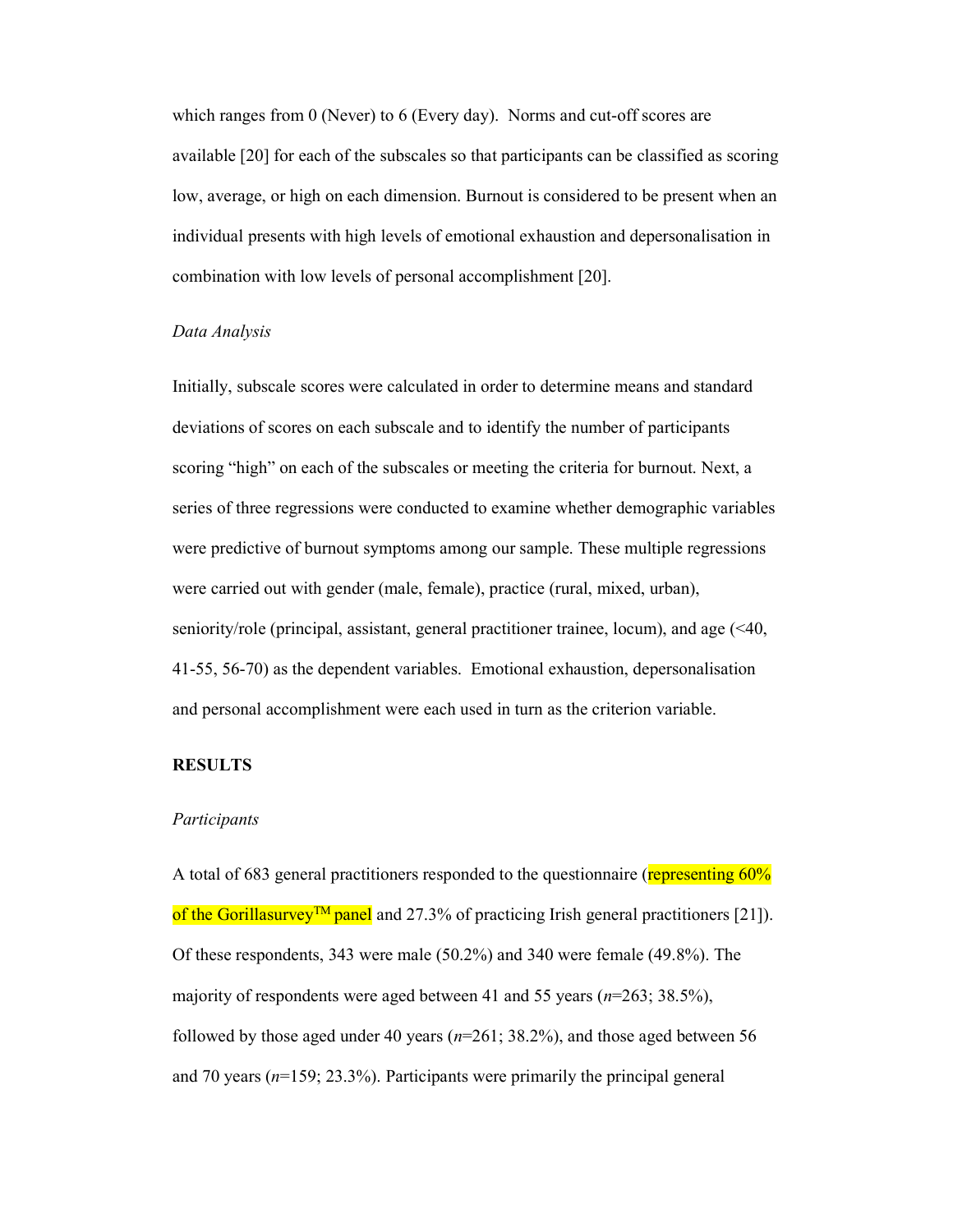practitioner in their practice ( $n=457$ ; 66.9%) or an assistant general practitioner  $(n=146; 21.4\%)$ , although trainee general practitioners  $(n=51; 7.5\%)$  and locum general practitioners ( $n=29$ ; 4.2%) also participated. Most participants worked in practices based in urban settings  $(n=278; 40.7%)$ , 141 participants (20.6%) worked in a rural setting and 264 participants (38.7%) were based in a mixed setting.

Participants' mean score on the emotional exhaustion subscale was 28.0 (SD=12.4, range=0-54), 9.7 (SD=6.7; range=0-30) on the depersonalisation subscale, and 38.0 (SD=6.3; range= 1848) on the personal accomplishment subscale. Examining these responses in more detail revealed that 360 participants (52.7%) were experiencing high levels of emotional exhaustion, 216 participants (31.6%) reported high levels of depersonalisation, and 111 participants (16.3% reported) reported low levels of personal accomplishment. In total, 45 participants (6.6%) met the criteria for burnout (i.e., high emotional exhaustion, high depersonalisation, and low personal accomplishment). A comparison between our sample's scores on the MBI-HSS and those reported by previous studies of general practitioners in the UK [18], Europe [6], and North America [19] is presented in Table 1.

| <b>Study</b>            | Number of<br>participants | Role                     | Location                    | <b>High</b><br><b>EE</b> % | <b>High</b><br>DP $%$ | Low<br>PA % |
|-------------------------|---------------------------|--------------------------|-----------------------------|----------------------------|-----------------------|-------------|
| The<br>Current<br>Study | 683                       | General<br>Practitioners | Republic<br>of Ireland      | 52.7                       | 31.6                  | 16.3        |
| Orton et<br>al. $[18]$  | 564                       | General<br>Practitioners | <b>UK</b>                   | 46                         | 42                    | 34          |
| Soler et<br>al. $[6]$   | 1393                      | General<br>Practitioners | 12<br>European<br>countries | 43                         | 35                    | 32          |

Table 1. Comparison of Maslach Burnout Inventory- Human Services Survey scores among our sample and those reported by other studies assessing burnout among general practitioners in other countries.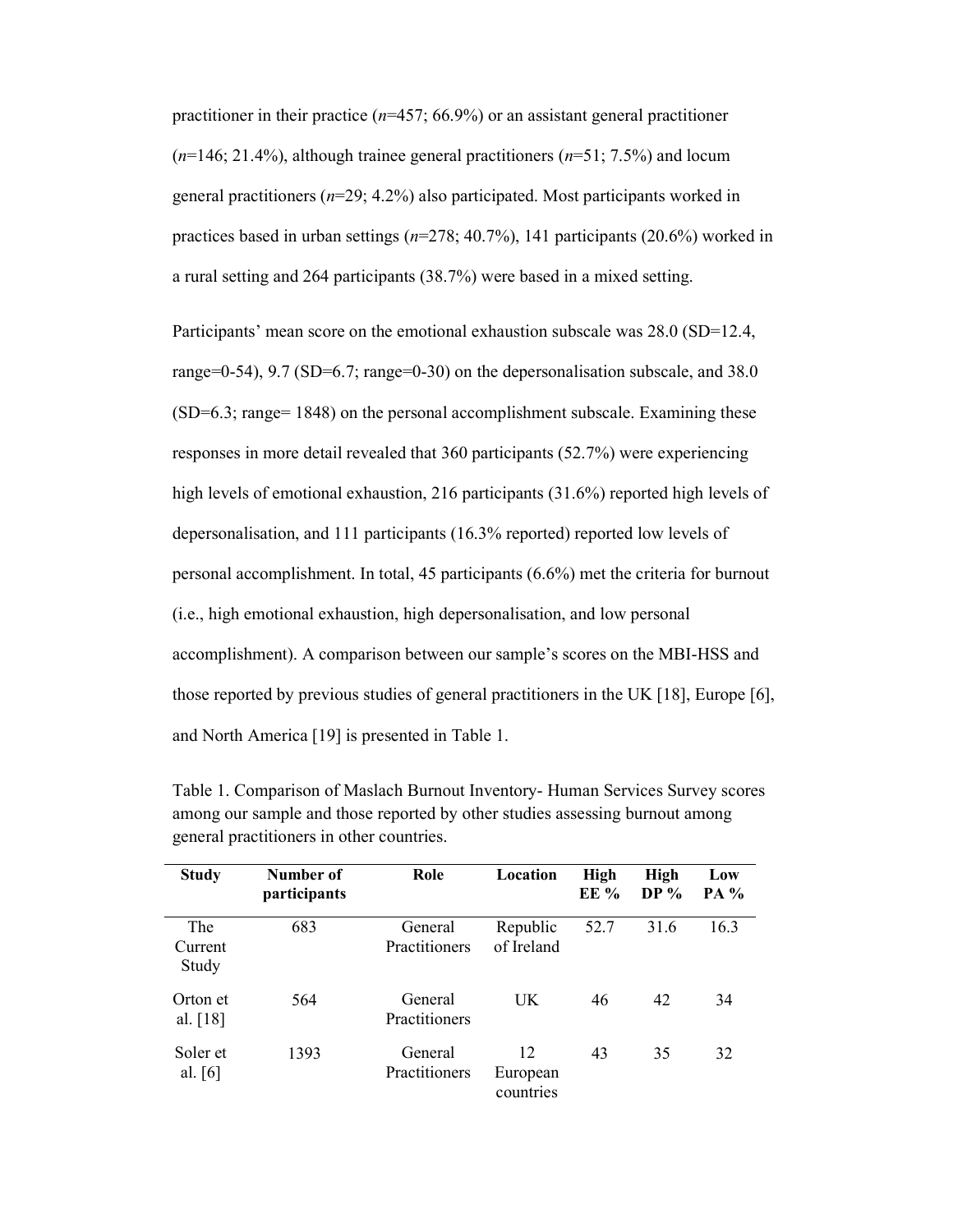Note. EE, Emotional Exhaustion; DP, Depersonalisation; PA, Personal Accomplishment.

The four predictor multiple regression model (i.e., gender, practice setting, seniority/role, and age) was found to account for 4.5% of the variance in the emotional exhaustion score ( $F(8,674) = 3.98$ ,  $p<0.01$ ). As can be seen in Table 2, the emotional exhaustion score for assistant general practitioners and trainees was significantly lower than principal general practitioners. Also, general practitioners aged 56-70 years had significantly lower emotional exhaustion scores than those aged less than 40. When controlling for the other variables, neither gender nor practice location were found to have an impact on emotional exhaustion.

| Variable                                                                             | B       | <b>Standard Error</b> | β         |
|--------------------------------------------------------------------------------------|---------|-----------------------|-----------|
| (Constant)                                                                           | 3.202   | .142                  |           |
| Gender                                                                               | $-.034$ | .112                  | $-.012$   |
| Practice Location (urban vs mixed)                                                   | .202    | .117                  | .071      |
| Practice Location (urban vs rural)                                                   | .262    | .143                  | .077      |
| Seniority/role (principal general practitioner<br>vs assistant general practitioner) | $-372$  | .148                  | $-.110*$  |
| Seniority/role (principal general practitioner<br>vs trainee general practitioner)   | $-.804$ | .224                  | $-153***$ |
| Seniority/role (principal general practitioner<br>vs locum general practitioner)     | $-.167$ | .266                  | $-.024$   |
| Age $(40 years vs 41-55 years)$                                                      | .091    | .135                  | .032      |
| Age $(40 years vs 56-70 years)$                                                      | $-.404$ | .162                  | $-124*$   |

Table 2. Outcomes of Multiple Regression Analysis for Emotional Exhaustion.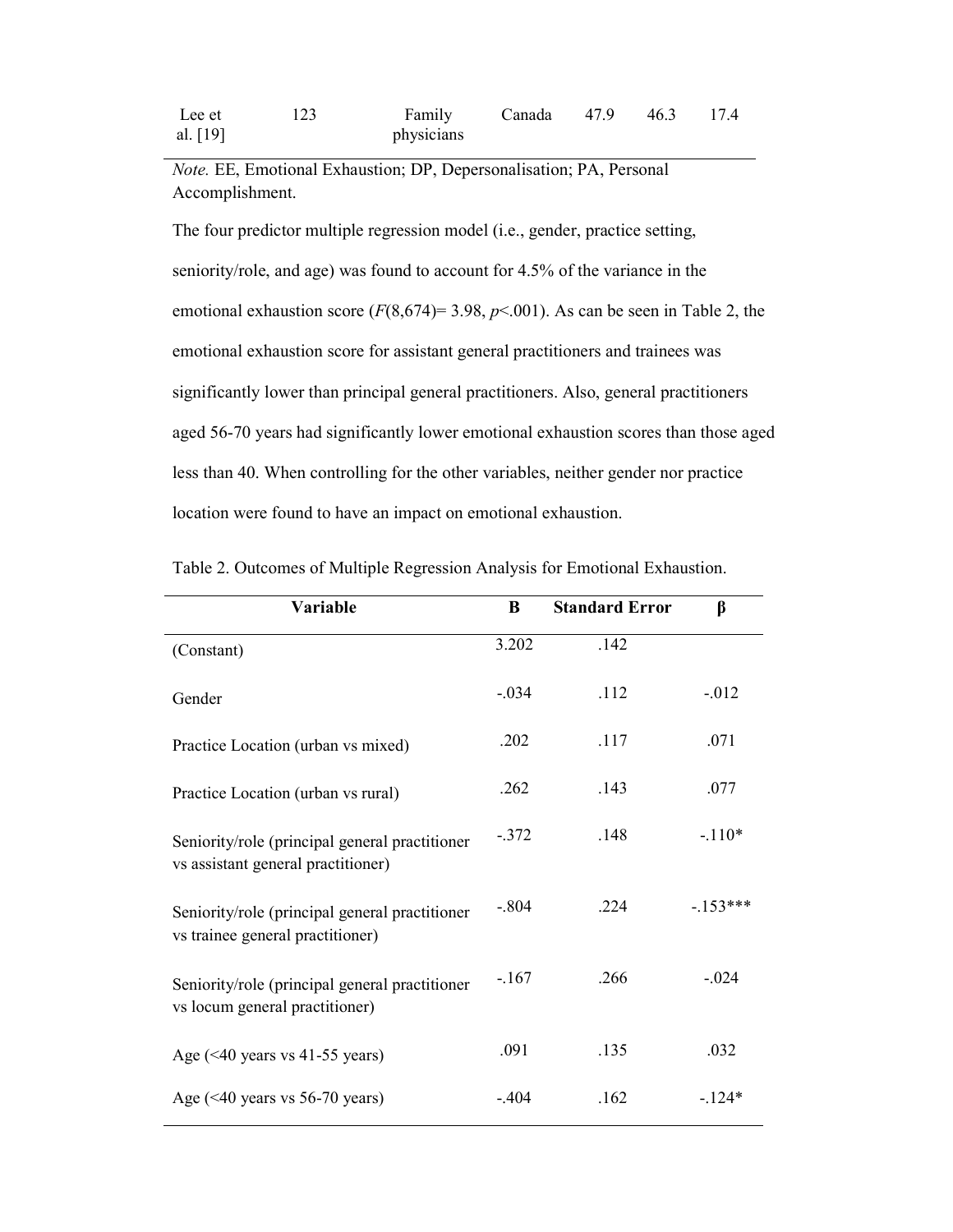*Note.* \* significant at  $p \le 0.05$ , \*\* significant at  $p \le 0.01$ , \*\*\* significant at  $p \le 0.001$ 

The four predictor model was found to account for 3.7% of the variance in the depersonalisation score  $(F(8,674)=3.28, p<.001)$ . As can be seen from Table 3, male general practitioners had significantly higher depersonalisation scores than female general practitioners. General practitioners aged under the age of 40 years had significantly higher depersonalisation scores than general practitioners over 70 years old.

| Variable                                                                             | B       | <b>Standard</b> | β         |
|--------------------------------------------------------------------------------------|---------|-----------------|-----------|
|                                                                                      |         | <b>Error</b>    |           |
| (Constant)                                                                           | 2.093   | .138            |           |
| Gender                                                                               | $-.261$ | .109            | $-.097*$  |
| Practice Location (urban vs mixed)                                                   | .155    | .114            | .056      |
| Practice Location (urban vs rural)                                                   | .182    | .140            | .055      |
| Seniority/role (principal general practitioner vs<br>assistant general practitioner) | $-.033$ | .145            | $-.010$   |
| Seniority/role (principal general practitioner vs<br>trainee general practitioner)   | .089    | .218            | .018      |
| Seniority/role (principal general practitioner vs<br>locum general practitioner)     | .129    | .259            | .019      |
| Age $(40 years vs 41-55 years)$                                                      | .021    | .132            | .008      |
| Age $(40 years vs 56-70 years)$                                                      | $-.590$ | .158            | $.186***$ |

Table 3. Outcomes of Multiple Regression Analysis for Depersonalisation.

*Note.* \* significant at  $p \le 0.05$ , \*\* significant at  $p \le 0.01$ , \*\*\* significant at  $p \le 0.001$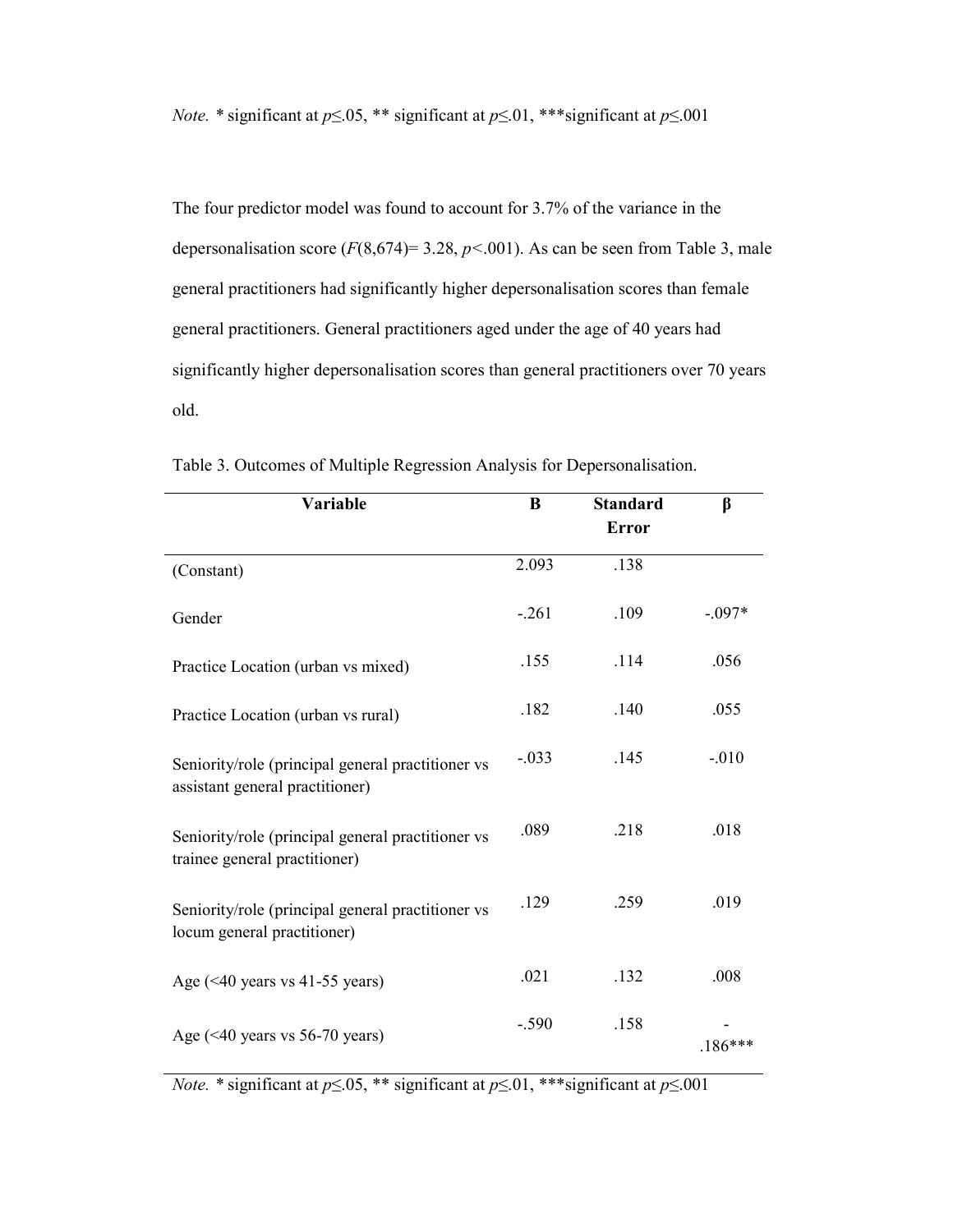The four predictor model did not explain a significant proportion of the variance in personal accomplishment  $(F(8,674)= 0.63, n.s.)$  nor were any of the individual predictor variables significant for personal accomplishment.

# DISCUSSION

The primary aim of the current study was to examine the prevalence of burnout in a sample of Irish general practitioners. Our results suggest that the symptoms of burnout are relatively common in this population, with over half of the sample reporting a high level of emotional exhaustion and almost a third reporting a high level of depersonalisation. However, a smaller proportion of the Irish general practitioners reported low feelings of professional competence or personal accomplishment than has been found in other studies conducted in the UK and Europe [6,18,19]. Predictors of burnout symptoms identified included younger age, nonprincipal status, and male gender, and may offer guidance for conducting interventions to improve the wellbeing of general practitioners.

The comparison of our findings with the results from studies of burnout among UK [18], European [6], and North American [19] general practitioners revealed that Irish doctors appeared to experience comparatively higher levels of emotional exhaustion, marginally lesser depersonalisation, and greater feelings of personal accomplishment than their international counterparts. This is perhaps surprising as it might be anticipated that the higher levels of emotional exhaustion would be associated with higher depersonalisation and lower personal accomplishment. It appears that, in spite of high stress and emotional exhaustion, Irish general practitioners are still able to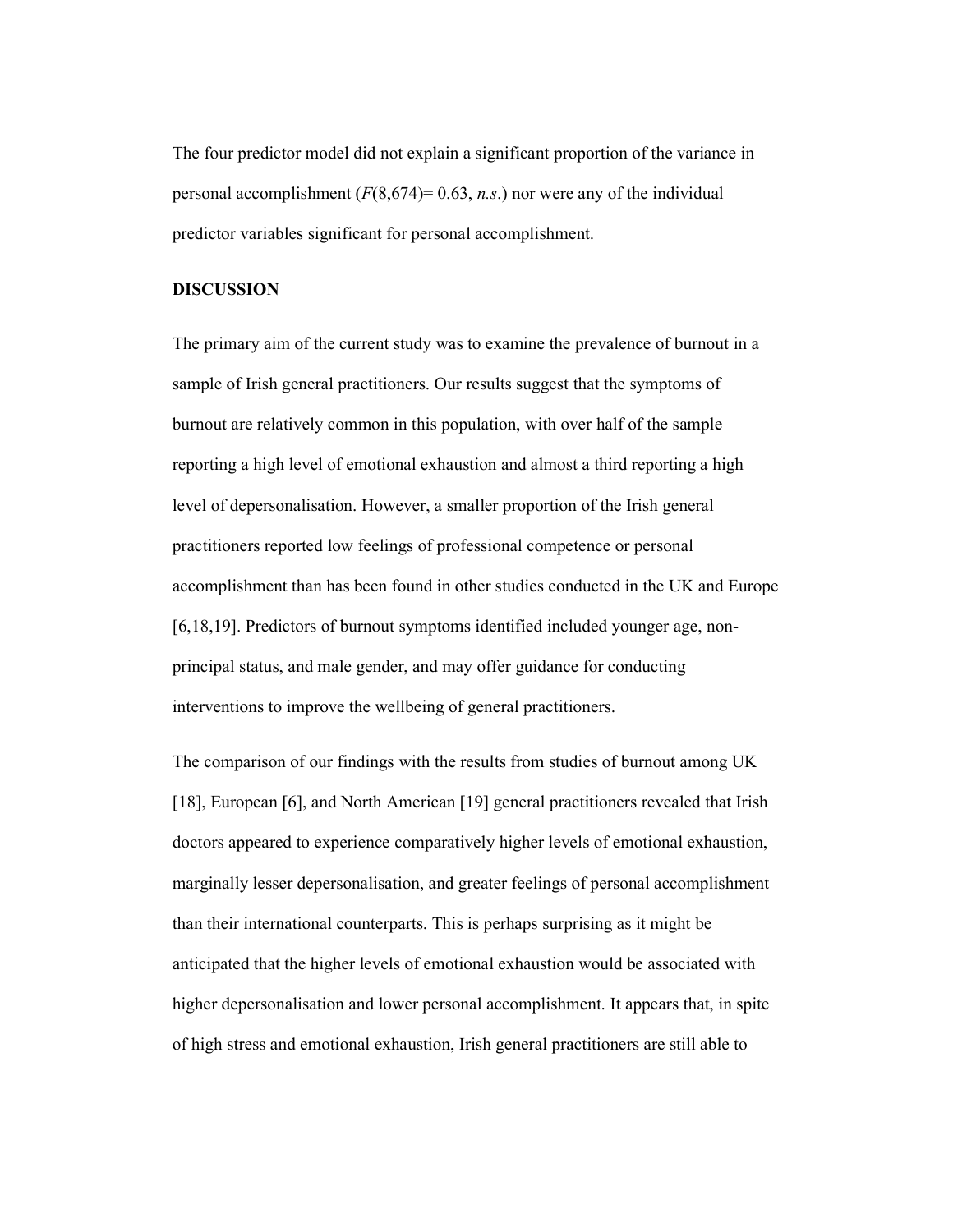derive satisfaction from their work and to feel efficacious, and that patients are less likely to receive substandard care [18].

 These findings also raise questions regarding levels of resilience among Irish general practitioners that may have shielded them from the detrimental effects of work stress on interactions with, or perceptions of, patients and feelings of personal efficacy. Research conducted among physicians [22] has implicated a number of factors in resilience such as feelings of satisfactions associated with work (e.g., gratification resulting from patient interactions or medical efficacy), engagement in specific protective practices (e.g., leisure time, contact with colleagues, time with family and friends, personal reflection, setting of boundaries, limitation of working hours etc.), and specific attitudes (e.g., acceptance and realism, appreciating the positive things).

It is possible that the education or training of Irish general practitioners has promoted greater resilience in this population. However, it is more likely that contextual factors associated with working in general practice in the different countries differ and that these contribute to the greater feelings of personal accomplishment and lower feelings of depersonalisation observed in our sample. Factors predictive of burnout that may vary from country to country include opportunities for continuing medical education [5,7], workload [5], and type of employment (i.e., public or private) [5] and impact upon the experience of burnout symptoms in this way. For example, prior research has suggested that working in a public practice is associated with lower personal accomplishment [5]. As Irish general practitioners typically work in mixed public and private practices it is possible that the greater independence and autonomy associated with private practice confers upon them greater feelings of personal accomplishment that their peers working in state practices in other countries. Future research which contributes to our understanding of resilience and factors associated with personal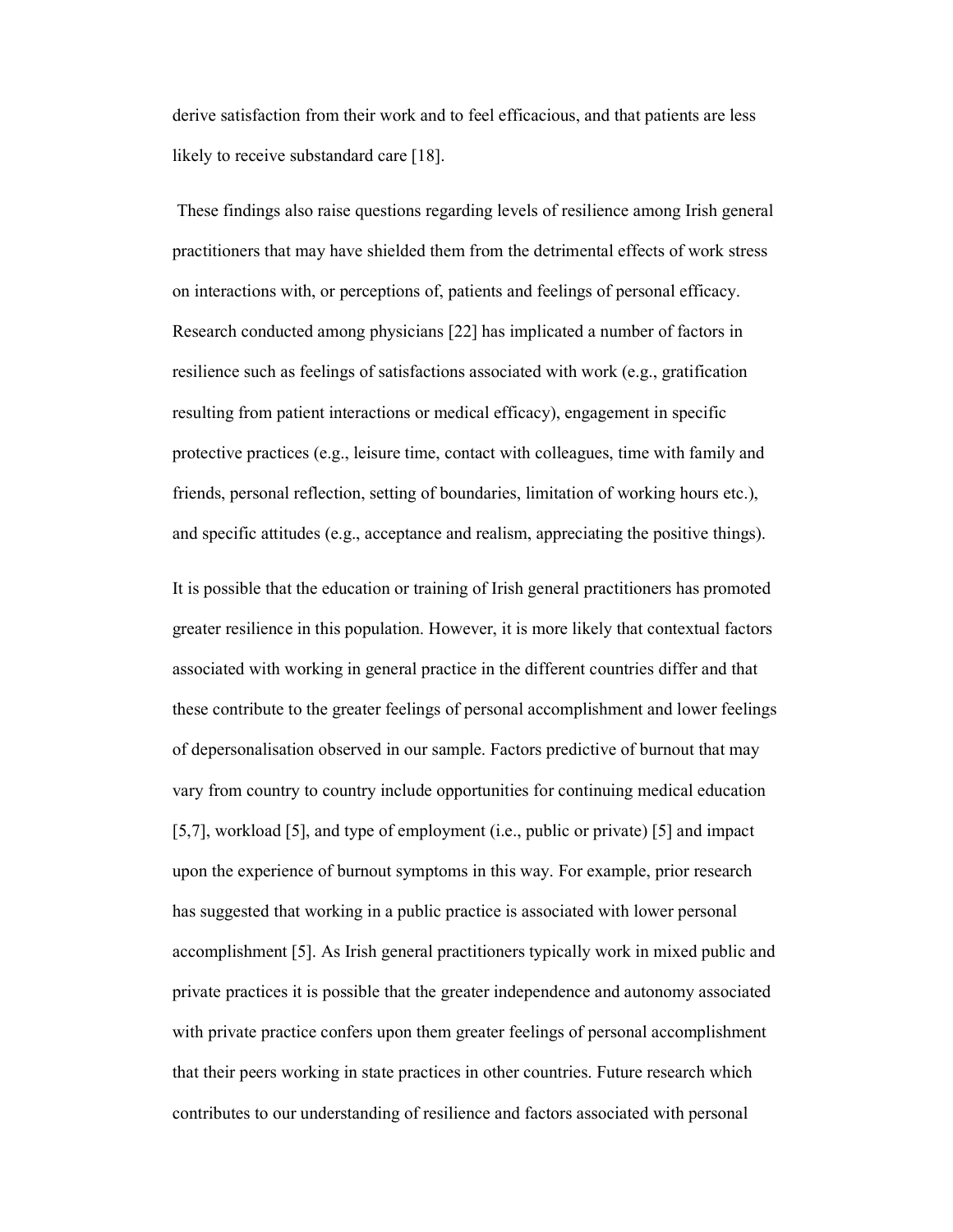accomplishment among Irish general practitioners would be of much use in facilitating understanding and the development of strategies to promote these feelings among general practitioners both in Ireland and internationally.

### Recommendations for Interventions

The high prevalence of burnout symptoms among our sample highlights the need for investigation, or implementation, of interventions to improve general practitioner wellbeing or strategies to reduce the work pressures of general practitioners in Irish settings. Stress management interventions provide a framework for both individual and organisational involvement in minimising stressful events and reactions.

Primary prevention. Primary prevention is concerned with an organisation taking actions to modify or eliminate sources of stress that are intrinsic to the work environment [23]. The UK's Royal College of General Practitioners have recently published a consultation paper [24] that seeks to explore methods of reducing fatigue and burnout among general practitioners with the specific aim of reducing the threat posed to patient safety by impaired general practitioner wellbeing. The RCGP's proposals for exploration include the imposition of frequent, obligatory breaks for general practitioners, the development of a procedure for identifying general practices with excessive workloads and means of reducing these work pressures, and an examination of means for reducing unnecessary workload (e.g., bureaucratic and administrative tasks) and work pressures.

Secondary prevention. This level of prevention is concerned with improving the prompt detection and management of stress and burnout. Secondary prevention interventions generally takes the form of stress education and stress management training [23] and is the focus of most of the discussion on reducing burnout in general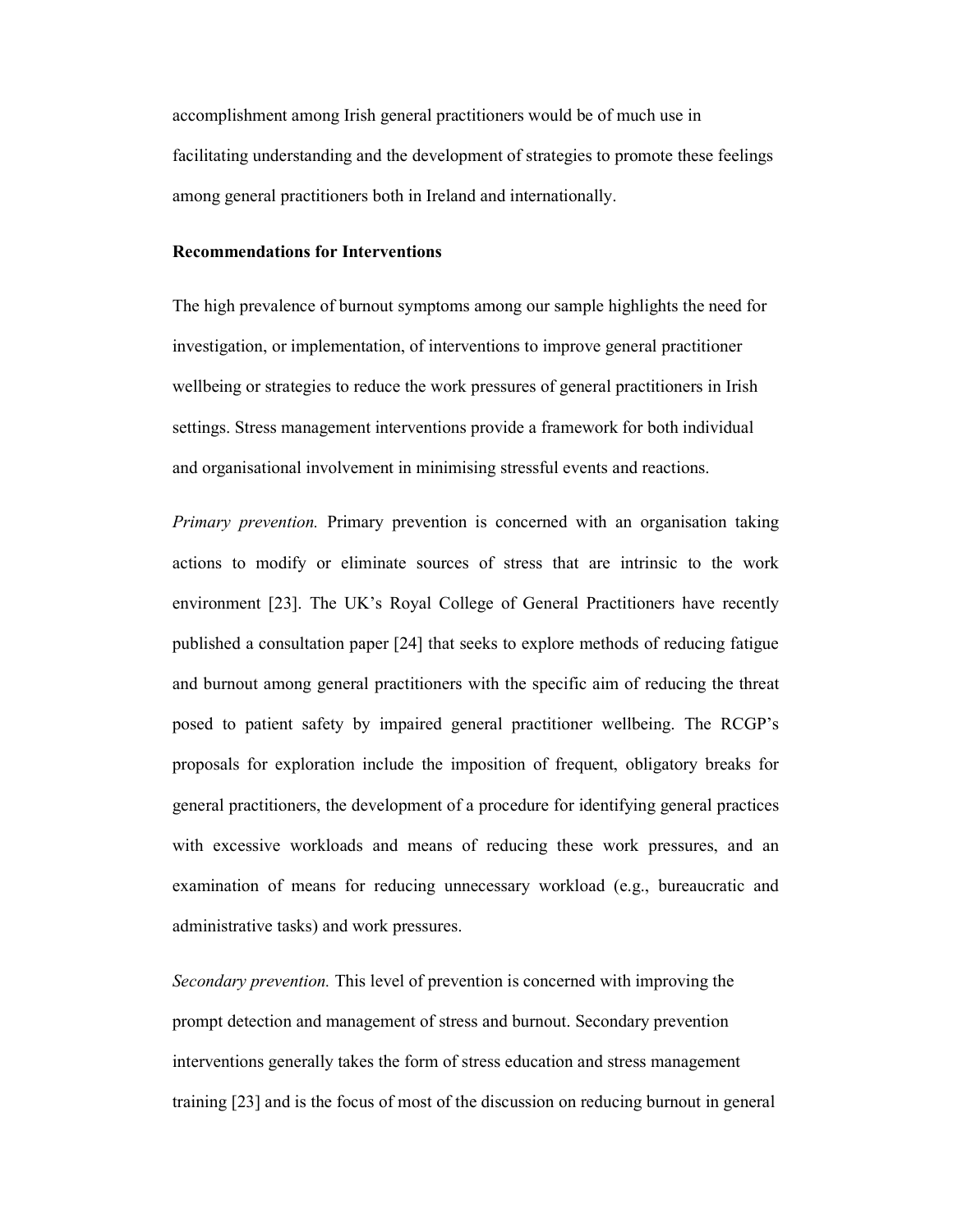practitioners. A range of alternative intervention strategies targeting burnout among health professionals have also been investigated [25, 26, 27] such as psychosocial skills and communication training, multidisciplinary work shift evaluations as a means of improving team communication, cognitive behavioural training, counselling, and training in coping skills. However, although most interventions yielded improvements in burnout, these improvements do not persist over time [25].

Tertiary prevention. Tertiary measures are concerned with the treatment, rehabilitation, and recovery of individuals who have suffered, or are suffering, from ill-health as a result of stress and burnout [23]. Interventions at this level tend to involve the provision of counselling services for work or personal problems. For example, a Norwegian study [28] evaluated the efficacy of individual and group counselling programmes for stressed doctors. A one-year follow-up identified significant reductions in emotional exhaustion, improvements in protective work practices (i.e., reductions in working hours), and reductions in the number of doctors on sick leave. The Irish College of General Practitioners has a confidential helpline that allows access to an employee assistance programme. However, greater investment in employee assistance programs for Irish doctors may warrant further consideration; such services have been shown to yield a return on investment of between 3:1 and 15:1 by reducing the direct and indirect costs of stress in the workplace [23].

Wallace and colleagues [30] have put forward an empirically-based interventional model that addressed primary, secondary, and tertiary prevention of burnout. This model emphasises the importance of informing doctors about burnout and its impacts on the individual doctor and their patients, educating them on the workplace stressors (e.g., workload, emotional interactions, cognitive demands), contextual factors (e.g.,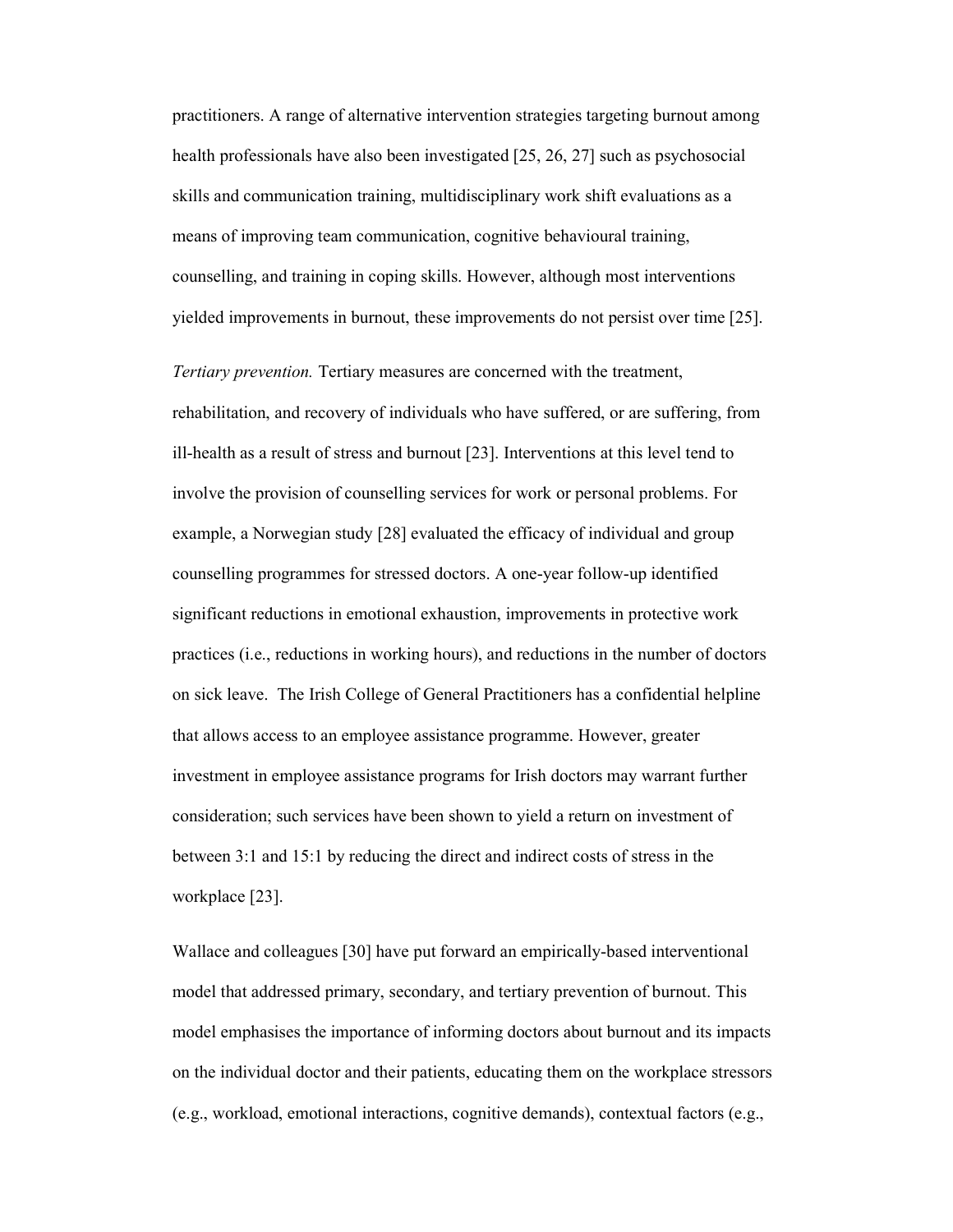culture of medical practice and associated lack of focus on personal wellbeing, lack of available resources for supporting physician wellbeing), and personal characteristics (e.g., personality traits, coping style, neglect of self-care) that contribute to symptoms of burnout, and teaching them practical skills to reduce their likelihood of experiencing burnout. The results of the current study, and previous research studies on this topic [5, 6, 7, 8], regarding the demographic or other characteristics of general practitioners who are at high-risk of experiencing emotional exhaustion, depersonalisation, or feelings of low personal accomplishment, may help guide the focus of such interventions or indicate the characteristics of general practitioners that should be included in research studies evaluating such interventions.

### Limitations

The current study, employing a well-validated measure of burnout, offers an insight into burnout prevalence among more than a quarter of practicing general practitioners in Ireland [21]. However, in spite of these strengths, there are also limitations that should be considered when interpreting study outcomes. It is possible that our results may have been impacted by a participant self-selection bias whereby doctors who chose to participate may not be representative of the population as a whole. For example, it is possible that doctors experiencing high levels of stress or burnout were more interested in the research topic and more likely to participate than doctors experiencing low levels of stress or that doctors experiencing lower levels of stress were more likely to participate as they were under less pressure or experiencing less distress. Such possibilities are difficult to confirm or refute without larger scale investigations. However, the variance in participants' demographic characteristics, and the large sample size, reduce this possibility. Further the reliance on participant self-report may also be considered a limitation of this study. The study outcomes may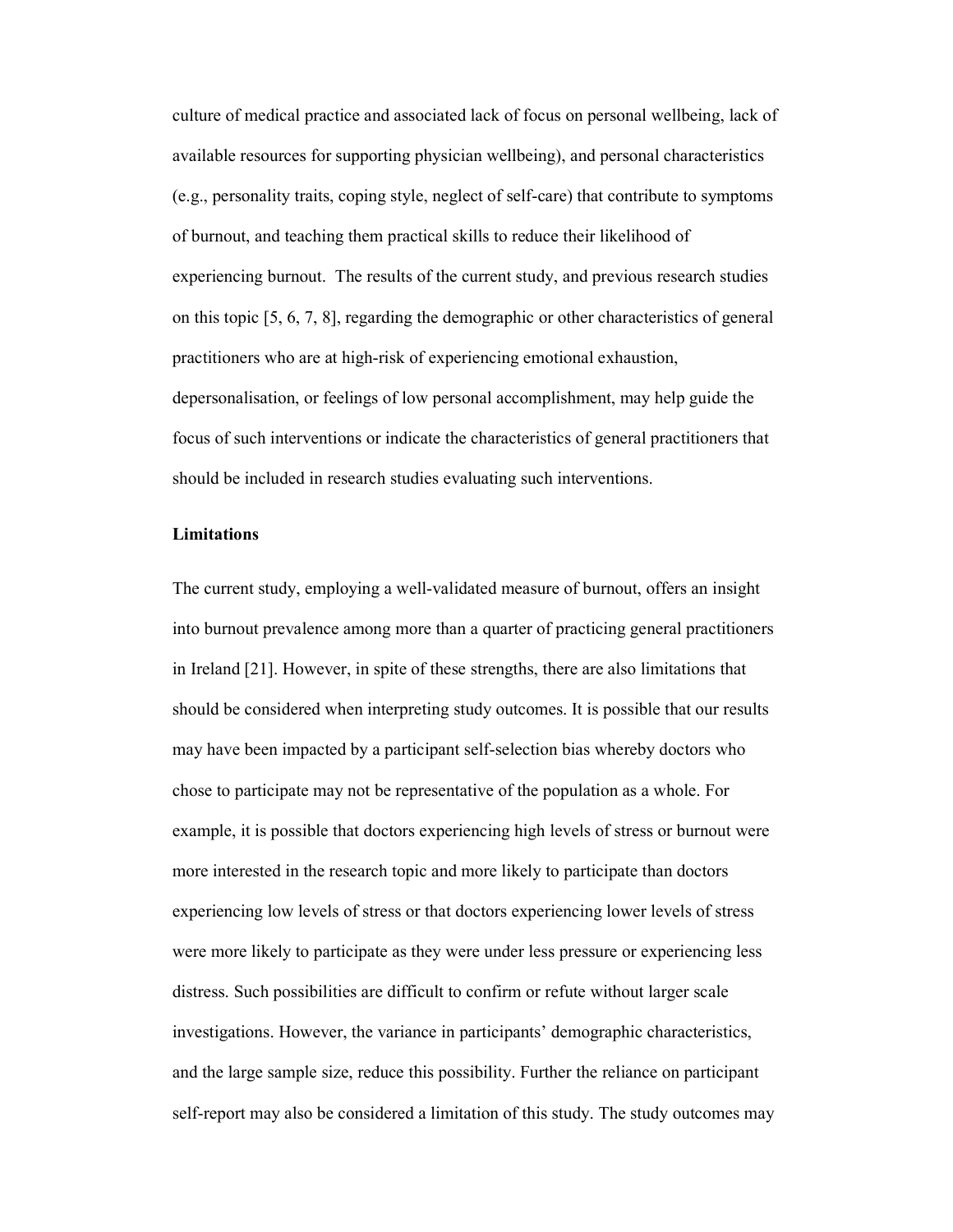have differed were a more objective measurement system employed. However, the MBI-HSS is the most commonly used and well-validated measure of burnout in existence and is considered the "gold standard" for measuring burnout among occupational groups [31]. It was also not possible to make any statistical comparison between the Irish sample of general practitioners and the international studies. This was because insufficient data were provided in the international studies to allow for more than a descriptive comparison to be made.

## Future Research

This study also suggests a number of directions for future research on this topic. While our study established the prevalence of burnout among Irish general practitioners, it did not examine causal factors of burnout in this population. Future research must therefore seek to investigate and determine factors that impact upon stress and burnout among general practitioners. An investigation of such variables, and Ireland-specific factors such as recent cuts in state funding as a result of the Financial Emergency in the Public Interest Act, may yield data that better guides interventions for, or strategies to improve, general practitioner wellbeing. Given the high prevalence of burnout symptoms observed in the present study, research examining the potential impact of burnout on general practitioner work performance and the standard of patient care delivered would also be of use.

# **CONCLUSIONS**

Physician wellbeing has been described as a key quality indicator for healthcare systems [30], impacting hugely on the standard of patient care delivered. It is apparent from the results of this research study that the symptoms of burnout are prevalent among Irish general practitioners and may be negatively impacting on the quality of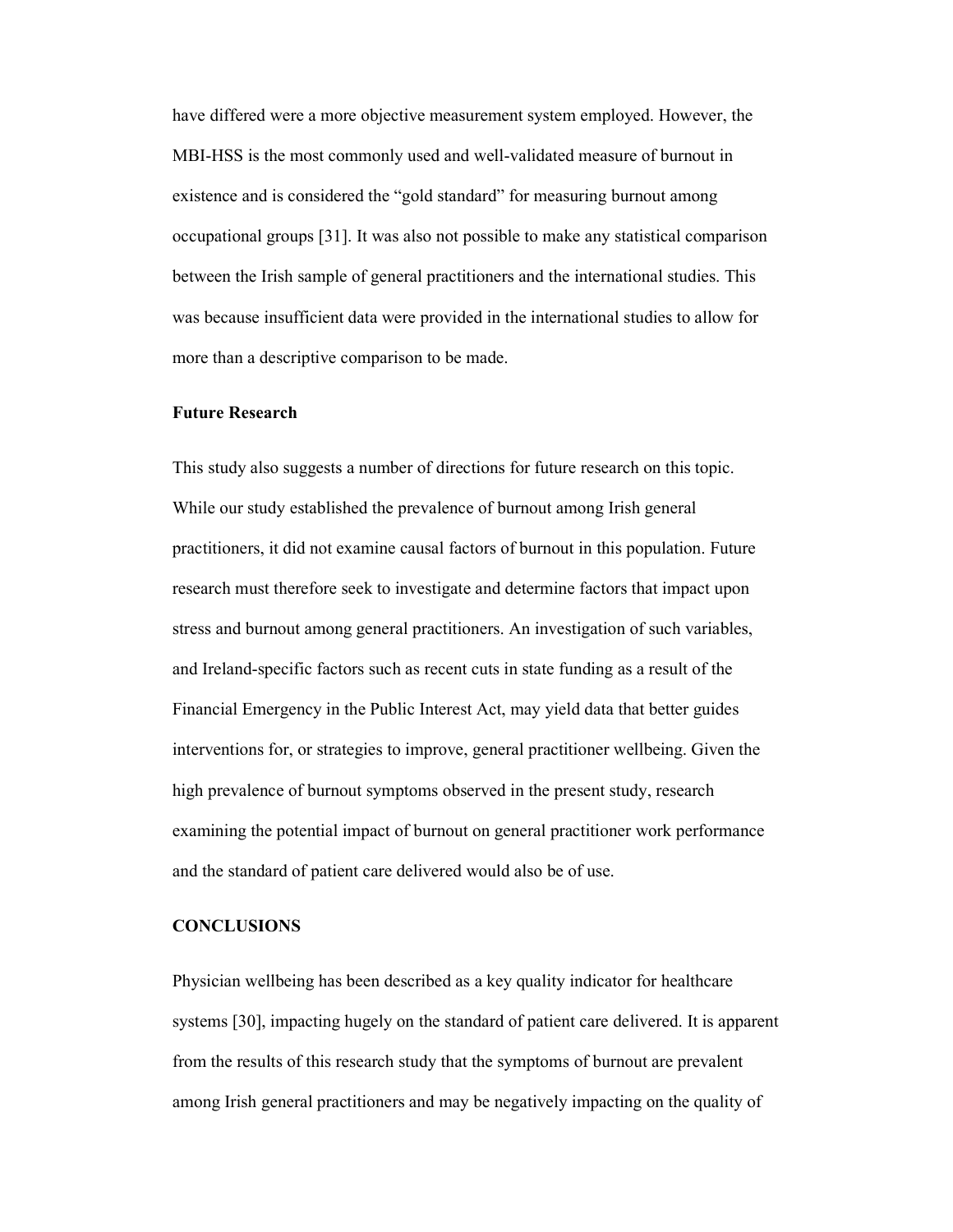care that their patients receive. It is therefore imperative that causal factors be investigated and that interventions to improve wellbeing among Irish general practitioners be deployed on a national level.

### References

- 1. Maslach C, Schaufeli WB, & Leiter MP. Job burnout. Annu Rev Psychol 2001; 52: 397–422.
- 2. Shirom A, Melamed S, Toker S, Berliner S, & Shapira I (2005). Burnout and health review: current knowledge and future research directions. Int J Rev Ind Organ Psychol 2005;20:269-308.
- 3. Shanafelt TD, Boone S, Tan L, Dyrbye LN, Sotile W, Satele D, et al. Burnout and satisfaction with work-life balance among US physicians relative to the general US population. Arch Int Med 2012;172:1377-1385.
- 4. Shanafelt T, Sloan J, Habermann T. The well-being of physicians. Am J Med. 2003;114(6):513-517
- 5. Arigoni F, Bovier PA, Mermillod B, Waltz P, & Sappino AP. Prevalence of burnout among Swiss cancer clinicians, paediatricians and general practitioners: who are most at risk? Support Care Cancer 2009; 17:75-81.
- 6. Soler JK, Yaman H, Esteva M, Dobbs F, & European General Practice Research Network Burnout Study Group. Burnout in European family doctors: the EGPRN study. Fam Pract 2008;25: 245-265.
- 7. Kushnir T, Cohen AH, & Kitai E. Continuing medical education and primary physicians' job stress, burnout and dissatisfaction. Med Educ 2000;34:430- 436.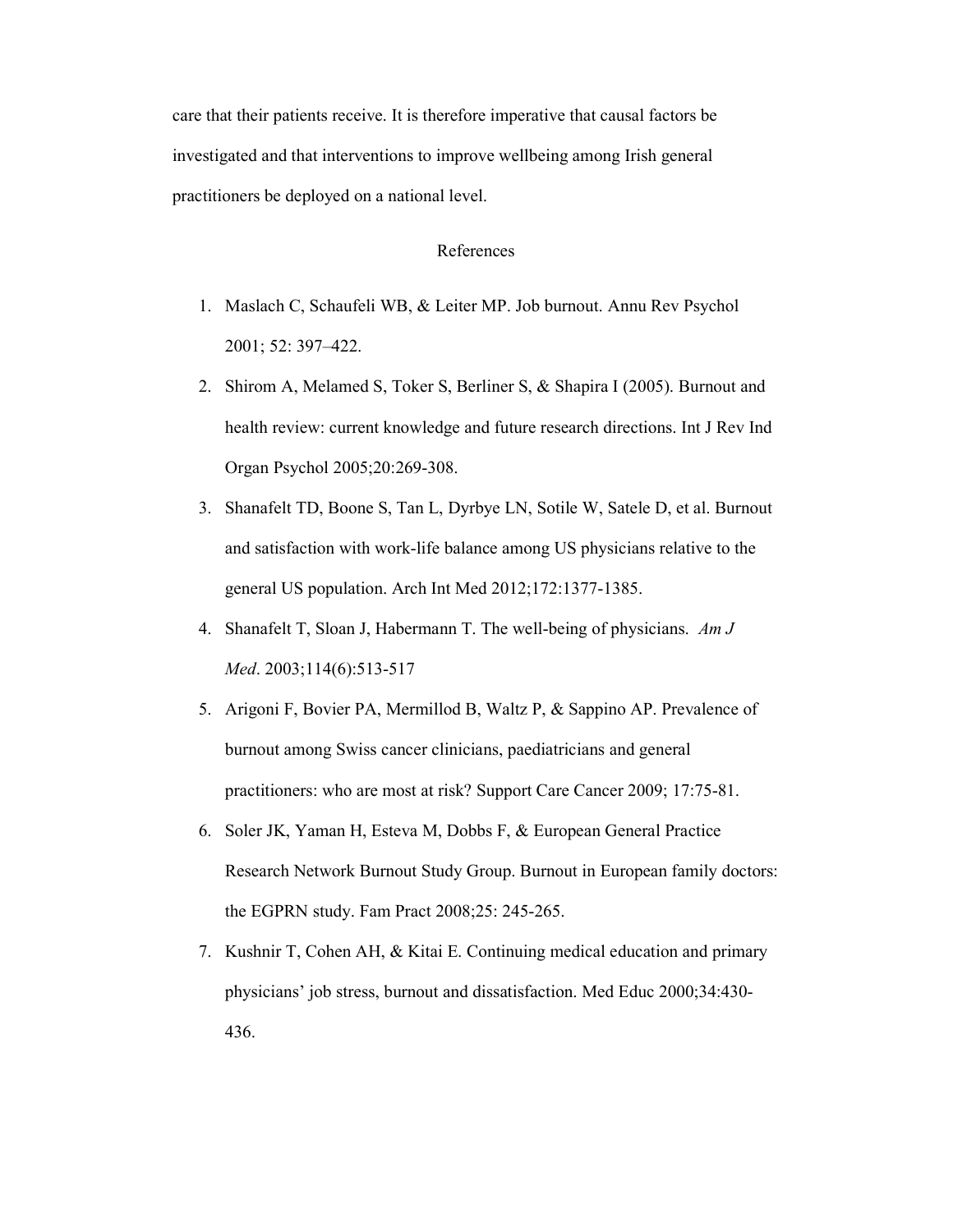- 8. Peisah C, Latif E, Wilhelm K, & Williams B. Secrets to psychological success: Why older doctors might have lower psychological distress and burnout than younger doctors. Aging Ment Health 2009;13:300-307.
- 9. Gold KJ, Sen A, & Schwenk TL. Details on suicide among US physicians: data from the National Violent Death Reporting System. Gen Hosp Psychiatry 2013;35:45-49.
- 10. Shanafelt TD, Balch CM, Bechamps G, Russell T, Dyrbye L, Satele D, et al. ... & Freischlag, J. Burnout and medical errors among American surgeons. Ann Surg 2010;251:995-1000.
- 11. Linzer M, Visser MR, Oort FJ, Smets E, McMurray JE, & de Haes HC. Predicting and preventing physician burnout: results from the United States and the Netherlands. Am J Med 2001;111:170-175.
- 12. Shanafelt T, & Dyrbye L. Oncologist burnout: causes, consequences, and responses. J Clin Oncol 2012;30:1235-1241.
- 13. Williams ES, Manwell LB, Konrad TR, & Linzer M. The relationship of organizational culture, stress, satisfaction, and burnout with physicianreported error and suboptimal patient care: results from the MEMO study. Health Care Manage R 2007;32:203-212.
- 14. Halbesleben JR, & Rathert C. Linking physician burnout and patient outcomes: exploring the dyadic relationship between physicians and patients. Health Care Manage R 2008;33:29-39.
- 15. Zenasni F, Boujut E, du Vaure B, Catu-Pinault A, Tavani JL, Rigal L, et al. ... & Sultan, S. Development of a French-language version of the Jefferson Scale of Physician Empathy and association with practice characteristics and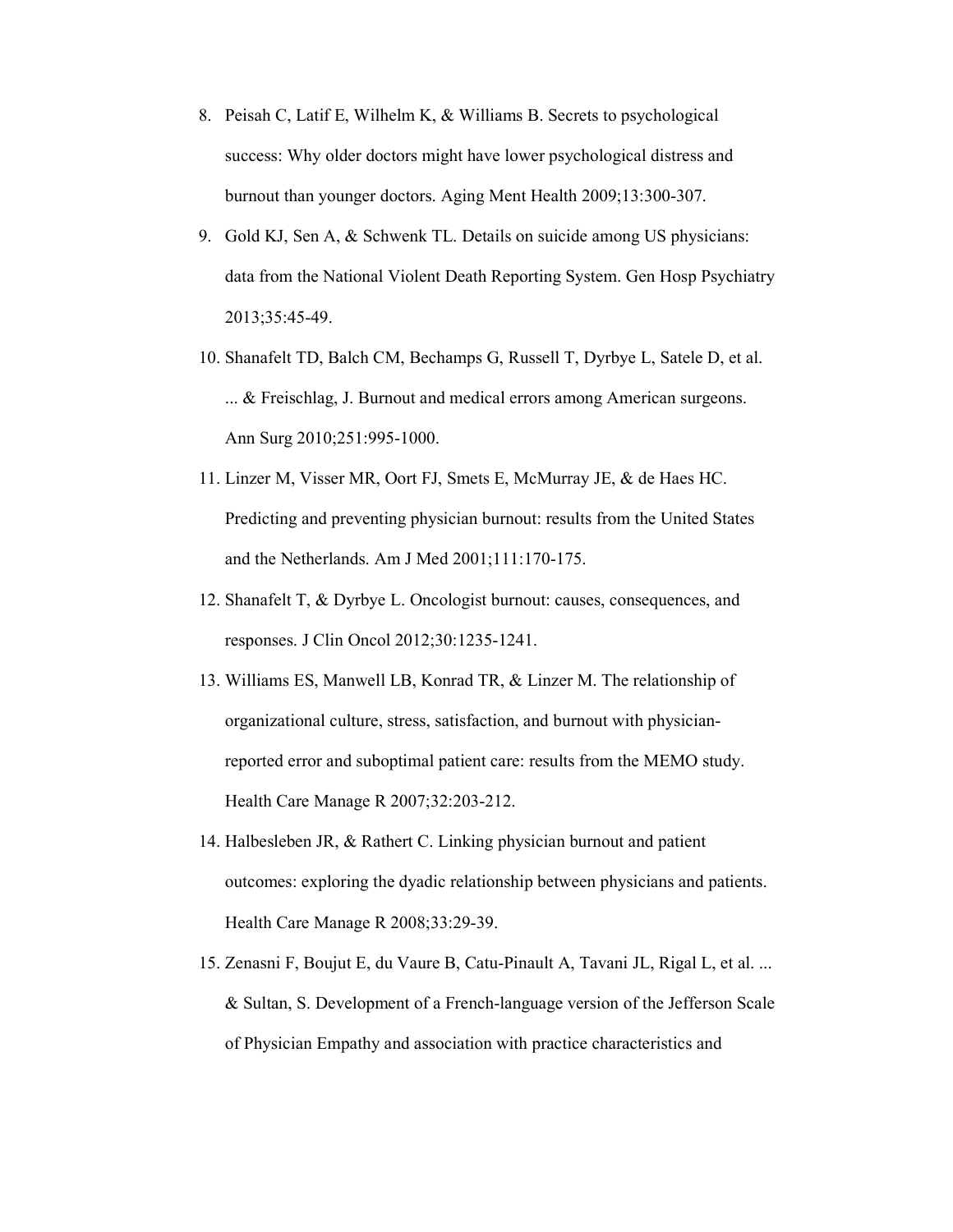burnout in a sample of general practitioners. Int J Pers Cent Med 2012;2:759- 766.

- 16. Bakker AB, Schaufeli WB, Sixma HJ, Bosveld W, & Van Dierendonck D. Patient demands, lack of reciprocity, and burnout: A five-year longitudinal study among general practitioners. J Organ Behav 2000;21:425-441.
- 17. Dyrbye LN, Massie FS, Eacker A, Harper W, Power D, Durning, SJ, et al. ... & Shanafelt, T. D. Relationship between burnout and professional conduct and attitudes among US medical students. JAMA 2009;304:1173-1180.
- 18. Orton P, Orton C, & Gray DP. Depersonalised doctors: a cross-sectional study of 564 doctors, 760 consultations and 1876 patient reports in UK general practice. BMJ open 2012;2:e000274.
- 19. Lee FJ, Stewart M, & Brown JB. Stress, burnout, and strategies for reducing them What's the situation among Canadian family physicians? Can Fam Physician 2008;54:234-235.
- 20. Maslach C, Jackson SE, & Leiter MP. Maslach Burnout Inventory Manual (3rd ed.) 1996. Palo Alto, CA: Consulting Psychologists Press, Inc.
- 21. Health Service Executive. General practitioners or family doctors. 2013. Available online at: http://www.hse.ie/eng/services/list/2/general practitioner/
- 22. Zwack J, & Schweitzer J. If every fifth physician is affected by burnout, what about the other four? Resilience strategies of experienced physicians. Acad Med 2013;88:382-389.
- 23. Byrne D, Buttrey S, Carberry C, Lydon S, & O'Connor P. Is there a risk profile for the vulnerable junior doctor? Irish J Med Sci 2015.
- 24. Royal College of General Practitioners. Patient safety implications of general practice workload. Available online at: http://www.rcgeneral